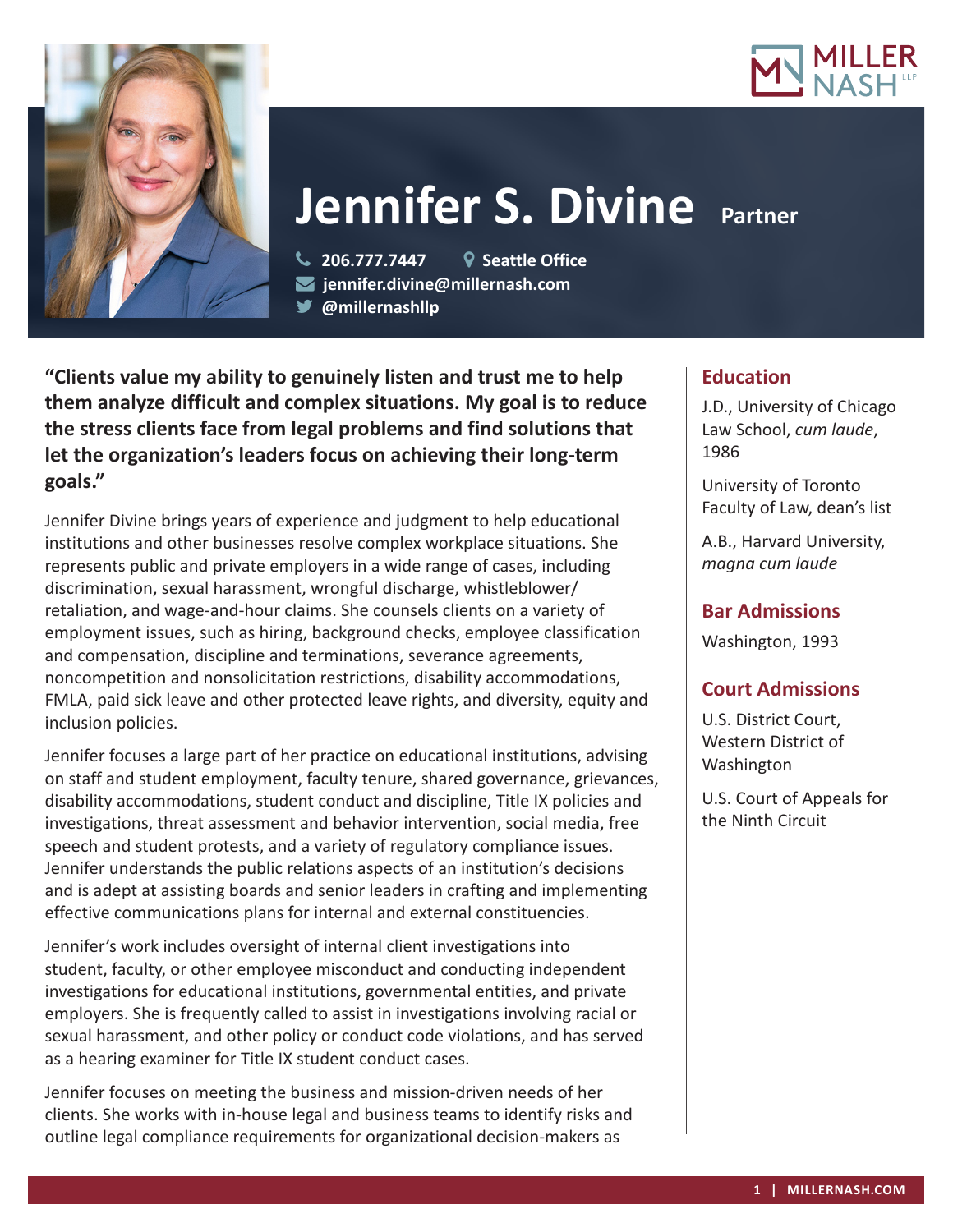

simply and clearly as possible. Her aim is always to find practical solutions that will effectively manage risk while allowing the organization to move forward with operations and meet its business goals.

Jennifer began her legal career serving as a law clerk for the Honorable Danny J. Boggs of the United States Court of Appeals for the Sixth Circuit and worked as a litigation associate for five years in Washington D.C. before relocating to Seattle.

### **Professional Activities**

- King County Bar Association, Labor and Employment Law Section, member
- Washington State Bar Association, Labor and Employment Law Section, member
- American Bar Association, Labor and Employment Law Section, member
- Washington Women Lawyers
	- King County Judicial Evaluation Committee, past chair
- Washington Council of School Attorneys, member
- National Association of College and University Attorneys
	- *NACUANOTES*, editorial board member

#### **Civic Activities**

- Independent Colleges of Washington, board member
- Seattle Girls School, vice chair and secretary
- Greater Seattle Business Association
	- past board member
	- past program committee chair
- Seattle Civil Service Commission, former hearing examiner
- Seattle Public Schools, former member site-based hiring interview team
- Greentree/Little Eagles Child Care Centers, former board member

#### **Representative Experience**

#### **Employment Litigation & Dispute Resolution**

- **Defend large community nonprofit in Seattle in a lawsuit alleging discrimination and retaliation by agency** board and executive director. (ongoing)
- Obtained dismissal of lawsuit alleging violations of restrictive covenants contained in sale of client's business to out-of-state employer.
- Represented a multistate employer in federal lawsuit alleging gender and marital status discrimination.
- Defended a professional services corporation in shareholder termination suit.
- Negotiated an EEOC conciliation agreement for a multinational environmental remediation company facing charges of national origin discrimination.
- **Defended a Seattle employer in a Department of Labor and Industries audit involving the alleged** misclassification of independent contractors.
- Advised a federal contractor through an OFCCP audit and successful completion of the compliance monitoring period.
- Represented chief medical officer of pharmaceutical company in complicated multistate arbitration in breach of contract case involving failure to vest restricted stock awards and stock options, resulting in a large monetary award to client.
- Represented executives in severance dispute resulting from division of closely held family business, resulting in six-figure judgments for each client at trial, and affirmance of judgment by appellate court.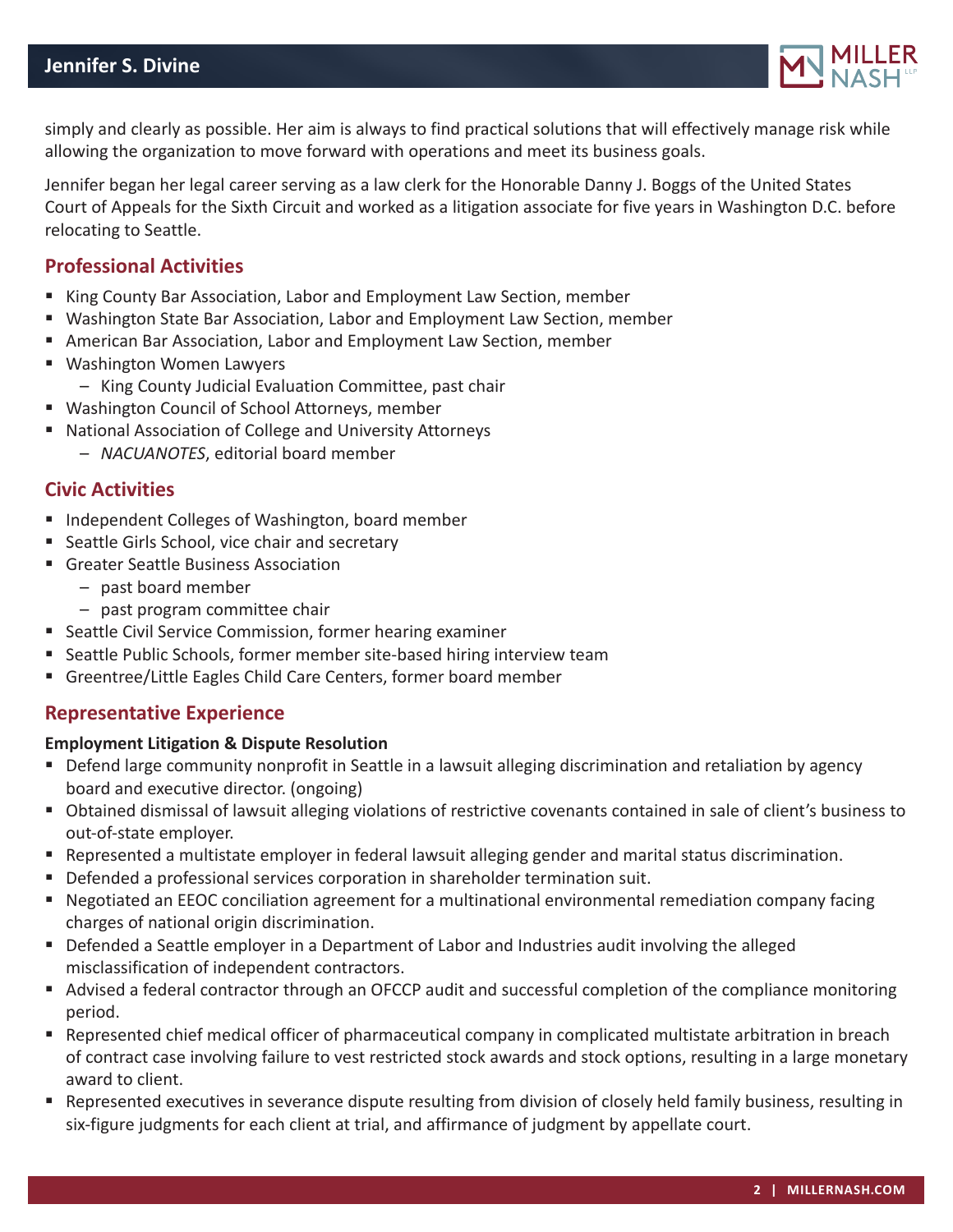

**Defended numerous public and private employers against discrimination and retaliation charges filed with** the EEOC, WHRC and local municipal civil rights commissions, and against wage and hour claims filed with the United States Department of Labor and the Washington State Department of Labor and Industries.

#### **Employment Advice & Counseling**

- Regularly draft offer letters, employment contracts, severance agreements and a variety of other employment documents for businesses of all types and sizes.
- Assisted owners of financial planning group in negotiating employment agreements and restrictive covenant provisions involved in sale of business.
- Represented large Northwest social services agency through acquisition of assets and programs of another local nonprofit, including transition of employees to new employer.
- Assisted young female executive in negotiating an early release from a restrictive covenants agreement with her former employer and successfully launching her own public health consulting business.
- Advised Canadian company on expansion into Washington state, including assisting with hiring issues and drafting agreements for initial employees
- Supported an aircraft manufacturer through reduction-in-force planning and implementation of layoffs for affected employees.
- Assisted a manufacturing client with development and implementation of its DOT-compliant drug-testing policy and practices.
- Conducted numerous agency-ordered and voluntary trainings for public and private employers on various employment law issues.

#### **Education—Litigation & Dispute Resolution**

- Defend private university against claims from former students alleging race discrimination and harassment by faculty member. (ongoing)
- Represented public university in lawsuit involving unpaid compensation claims from former faculty member. Successfully obtained dismissal based on faculty member's failure to exhaust administrative remedies. Later upheld by appellate court.
- **Defended public university through internal grievance process involving faculty member's challenge to** unfavorable rating from department chair and claims of inadequate incentive compensation.
- **Defended a public university through an internal grievance process involving ongoing retaliation and** harassment claims by a current employee.
- Represented private college in lawsuits alleging responsibility for sexual abuse by former member of affiliated entity, resulting in settlements on favorable terms and dismissal of client prior to trial.
- Defended public school district in lawsuit alleging wrongful termination by provisional teacher, resulting in summary judgment for district, later upheld by the appellate court.
- Defended public school district in lengthy grievance arbitration challenging teacher's non-renewal, resulting in arbitration award upholding district decision. Affirmed and upheld on appeal.
- Defended school district against unfair labor practice charges filed with the Washington Public Employment Commission by terminated teacher, resulting in dismissal of charges by hearing examiner. Later affirmed on appeal to the full commission.

#### **Education—Advice and Compliance Issues**

- Regularly draft employment agreements and appointment letters, and advise on deferred compensation plans and other employment issues for senior administrators and faculty members.
- Regularly review employee and student handbooks and advise on policy development and implementation
- Assisted private universities in developing COVID-19 response plans, handling staff and student complaints, and implementing successful return to campus strategies.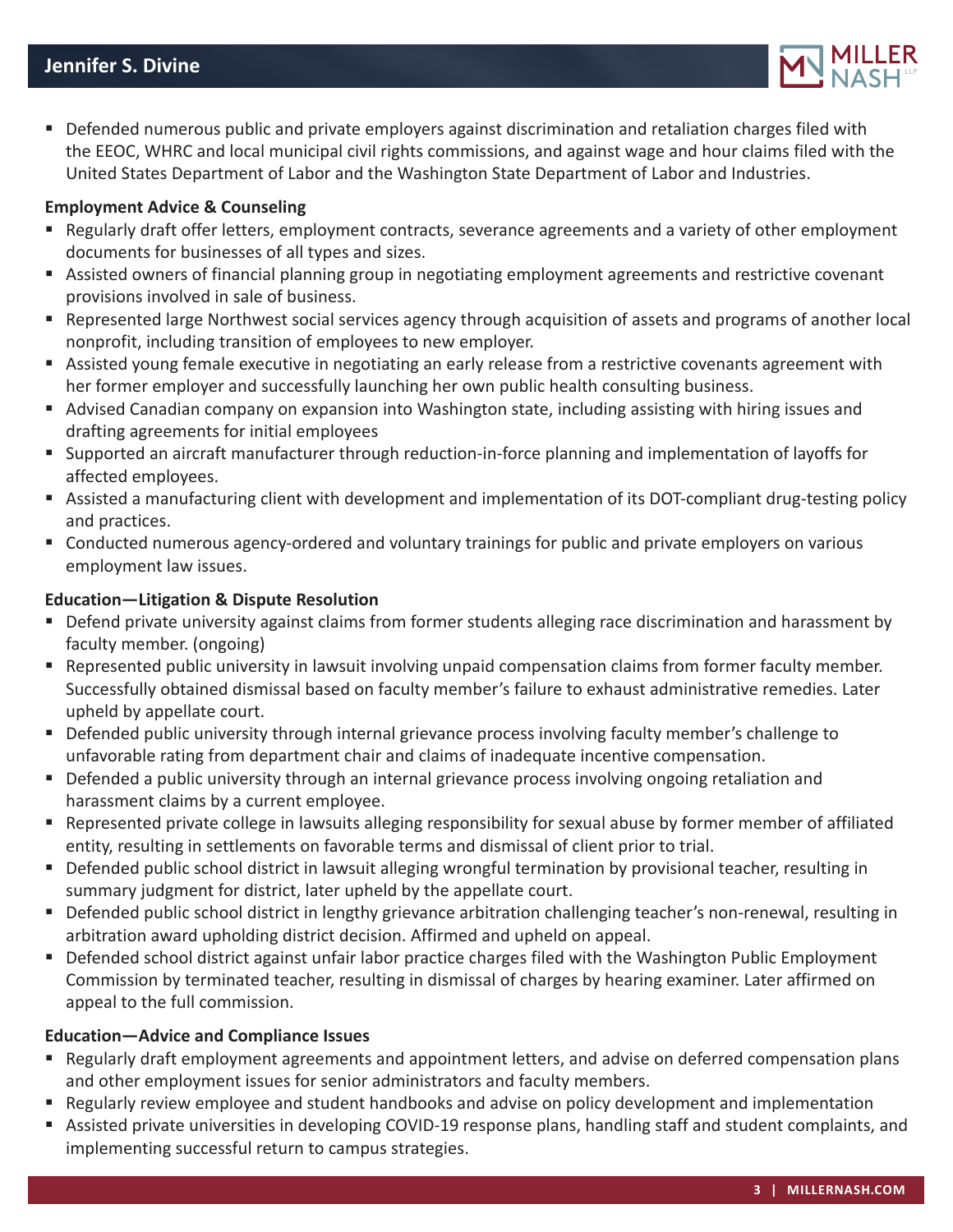

- Advised private university through staff reduction-in-force process, including disparate impact analysis and resulting layoff adjustments and disclosures.
- Assisted private university in planning for potential salary reductions or layoffs of tenured and tenure-track faculty in response to budget crisis.
- Advised private secondary school on state law reporting obligations for complaint of student-on-student involuntary sexual contact and assisted school administrators through interactions with law enforcement, students, families, and legal representatives.
- Guided a private university through first union-organizing campaign, including representation proceedings before the NLRB.
- Represented private university in OCR investigation of complaint brought by student claiming disability discrimination in field placement process.
- Advised private university on financial exigency, program closure and teach-out issues, and assisted in implementing reorganization and reduction in force of affected staff members.

## **Publications**

- "It's a New Academic Year in Washington–Tips and Reminders for Applying Your Revised Title IX Policy," Miller Nash Graham & Dunn, *News You Can Use*, coauthor (Sept. 2020)
- "CARES Act Creates Potential Employer Incentives to Maintain Payroll," Miller Nash Graham & Dunn, *News You Can Use*, coauthor (Mar. 2020)
- "Out of the Shadows: Five Tips on Treating Transgender Employees with Respect," *Seattle Business* (Mar. 2017)
- "NLRB Takes Aim at Private Colleges and Revamps Long-Settled Precedent," Miller Nash, *News You Can Use* (Dec. 2014)
- "Be Like Starbucks? Look Before Launching Plan," *Puget Sound Business Journal* (July 2014)
- "Recent Washington Supreme Court Decision Creates Confusion for Religious Employers," Miller Nash, *News You Can Use* (Feb. 2014)
- "Lessons Learned From Colleges Help Prevent Workplace Violence," *Puget Sound Business Journal* (Aug. 2013)

## **Presentations**

- "Navigating Through Overlapping Leave Laws," Miller Nash, Employment Law Seminar (Dec. 2021)
- "Measure Twice, Cut Once: Blueprint for Constructive Diversity, Equity, and Inclusion Initiatives," Miller Nash Graham & Dunn, Employment Law Seminar (Dec. 2020)
- "Washington's New Overtime Rules," Independent Colleges of Washington, webinar (Jan. 2020)
- "A Port in the Storm: Dealing With Mental Health and Substance Abuse Issues," Miller Nash Graham & Dunn, Employment Law Seminar (Oct. 2019)
- "2019 Legal Update," Northwest Independent Colleges Human Resources, Meeting of the Minds (Oct. 2019)
- "Accommodating Employees With Mental Health and Substance Abuse Issues," Northwest Independent Colleges Human Resources, Meeting of the Minds (Oct. 2019)
- "The Role of Leadership in Crisis Management," Northwest Credit Union Association, 2018 Legal Symposium (Dec. 2018)
- "Bracing for the Plot Twist: HR's Role in Crisis Management," Miller Nash Graham & Dunn, Employment Law Seminar (Oct. 2018)
- "Respecting Religious Freedom: Perspectives from Across the Spectrum of University Campuses," National Association of College and University Attorneys, 2018 Annual Conference, moderator (June 2018)
- "When Politics Enter the Workplace," Miller Nash Graham & Dunn, Employment Law Seminar (Oct. 2017)
- "Happily Ever After: A Guide to Transgender Issues for Employers," Miller Nash Graham & Dunn, Employment Law Seminar (Nov. 2016)